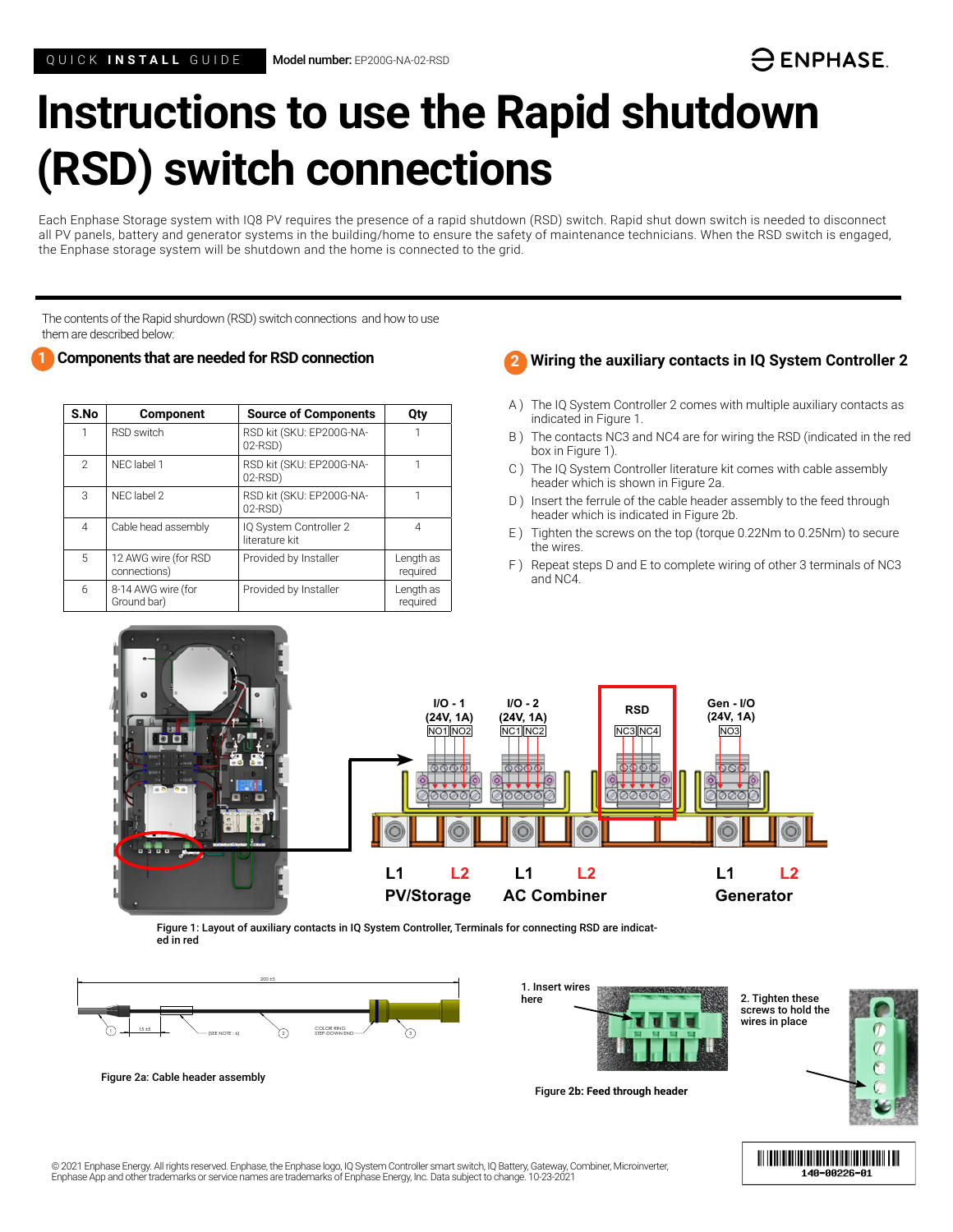#### **Wiring the switch inside the Rapid Shutdown (RSD) enclosure 3**

- A ) Open the front face of the RSD by loosening the two screws on the front face.
- B ) Create wiring conduit in the top/bottom portion of the enclosure. There are knock outs provided for this.
- C ) Screw in 12AWG wires to terminals marked 1,2,3 and 4 of the switch. Torque values can be found in the below table.
- D) Screw in 8-14 AWG wire to the Ground bar within the enclosure. Torque values can be found in the below table.
- E ) Draw the wires out through the conduit which has been created in the enclosure.
- F ) Secure the switch to the rear plate of the enclosure by torquing the screws as indicated in figure 3. There are 2 screws to be torqued. The screws can be found in the RSD kit.
- G ) Fit the front face and torque the screws. Torque values can be found in the below table.
- H ) The torque rating of each of these wires/screws are as below:

| S.No | <b>Point of Torguing</b> | Torque (Nm) |
|------|--------------------------|-------------|
|      | Terminal 1,2,3,4         | 18          |
| 2    | Ground                   | $0.8 - 1.4$ |
|      | Front cover              | 1.5         |
|      | Screws to secure Switch  | Ი Რ         |



Figure 3: Final RSD wiring



- A ) Identify a location which is near the IQ System Controller smart switch to mount the RSD. Please note that IQ System Controller and RSD cannot be more than 200 ft apart.
- B ) There are 2 mounting points on the back plate of the enclosure. They are marked by red boxes in Figure 4 below.
- C ) Installers can use any type of mounting as long as they are not exceeding the diameter of each fixing point.
- D) It is recommended that installers use #8 screw, with a minimum recommended length of 1.5 inches. The type of screw is to be determined by installer based on where they wish to mount the RSD.



Figure 4: Mounting location in backplate of RSD

#### **Connect wires from RSD and IQ System Controller 5**

- A ) Connect the cables connected from Terminal 1 and 2 of the RSD to the yellow portion of the cable header assembly (Figure 2) from NC3 and crimp it.
- B ) Connect the cables connected from Terminal 3 and 4 of the RSD to the yellow portion of the cable header assembly (Figure 2) from NC4 and crimp it. Refer to Figure 5 and table below.
- C ) Connect the cable from the grounding bar to the Ground bar in IQ System Controller.
- D) Ensure Cables are properly sheathed and are not lose or exposed to environment.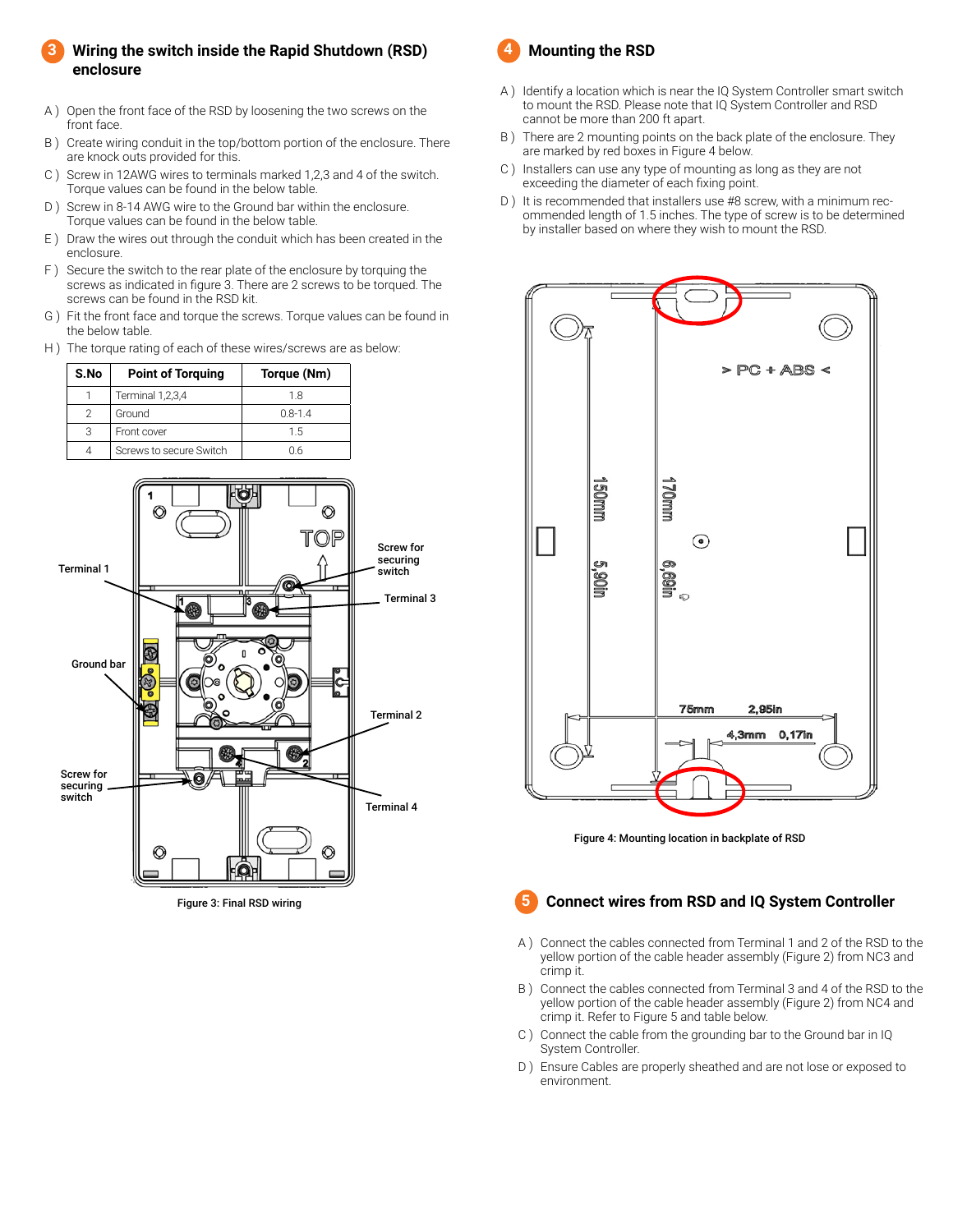

| <b>Dry Contact Terminals</b> |            | <b>RSD Terminals to</b><br>be connected |
|------------------------------|------------|-----------------------------------------|
| NC <sub>3</sub>              | Terminal 1 | Terminal 1                              |
|                              | Terminal 2 | Terminal 2                              |
| N <sub>C</sub> 4             | Terminal 1 | Terminal 3                              |
|                              | Terminal 2 | Terminal 4                              |

#### **Functional tests 6**

- A ) Use the Enphase Installer App to check if the RSD is working as desired. When the RSD is engaged (turned to OFF position) , all the relays except the MID will be open. Only the MID relay will be closed. Hence effectively isolating the home from the PV, battery and generator.
- B ) In order to check if the RSD is functioning as required, open the ITK and go to the IQ System Controller page.
- C ) Turn the RSD rotary handle to OFF position.
- D) In the Enphase Installer App's IQ System Controller page, click on "View Live details".
- E ) In the view live details page, the relay status should be as shown in Figure 6 below. The MID relay should be closed and all other relays should be in open position.
- F ) When RSD handle is shifted to ON position, the IQ System Controller goes back into functioning normally as it was.

| <b>MID</b> | <b>EC1L1</b> | <b>EC1 L2</b> | <b>NFTL1</b> | NFT N |
|------------|--------------|---------------|--------------|-------|
| Closed     | Open         | Open          | Open         | Open  |

#### Figure 6: ITK checking of Relay status

#### **Complete the installation by affixing the labels 7**

A ) In order to identify the Rapid shut down switch the following label (in Figure 7) needs to be pasted at a distance of not more than 3ft (1m) from the RSD, as mandated by the NEC code.



B ) In order to earmark the parts of the array which will be shut down by using the RSD the following sticker (Figure 8) needs to be pasted in the location specified by the Authority having jurisdiction or at a distance of not more than 3ft (1m) from from the RSD, as mandated by the NEC code.



Figure 8: Sticker for showing portions of PV array which will be shut down using RSD

#### **Instructions for initiating Rapid Shut down and IQ System Controller System shut down 8**

 Rapid shut down of the system can be initiated by turning the handle of the RSD to the OFF position. With this one step the entire Enphase system (PV arrays , IQ Battery, generators connected to IQ System Controller) is shut down and the regulatory requirement for rapid shut down are also met.

 **NOTE:** For more details of the RSD switch options and wiring instructions, please refer to IQ System Controller 2 QIG or the Enphase Energy System design guide